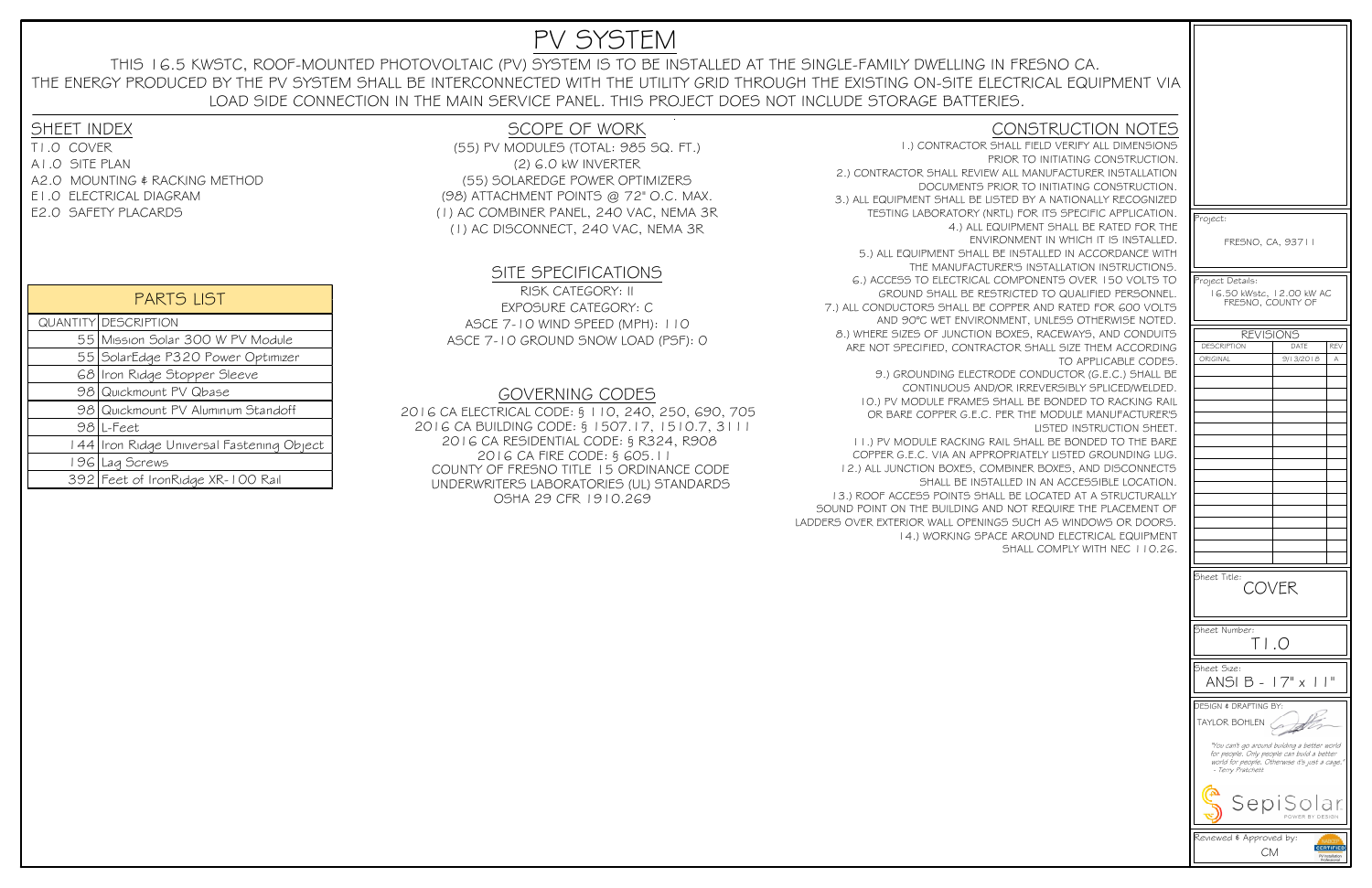| $340^\circ$<br>AILS<br>$\sqrt{\frac{PV}{P}}$ AZIMUTH $\geq 70^{\circ}$<br>250° <razimum< td=""><td></td><td></td></razimum<> |                                                                                                                                                                  |                              |
|------------------------------------------------------------------------------------------------------------------------------|------------------------------------------------------------------------------------------------------------------------------------------------------------------|------------------------------|
|                                                                                                                              |                                                                                                                                                                  |                              |
|                                                                                                                              | Project:<br>FRESNO, CA, 93711                                                                                                                                    |                              |
| ROOF #3                                                                                                                      |                                                                                                                                                                  |                              |
| STRING #2.1 (14)<br>PROPOSED PV ARRAY                                                                                        | Project Details:<br>16.50 kWstc, 12.00 kW AC<br>FRESNO, COUNTY OF                                                                                                |                              |
|                                                                                                                              | <b>REVISIONS</b>                                                                                                                                                 |                              |
| PROPERTY LINE                                                                                                                | DATE<br><b>DESCRIPTION</b>                                                                                                                                       | REV                          |
| <b>OPTIMIZERS</b><br>UNDER PV MODULES                                                                                        | ORIGINAL<br>9/13/2018                                                                                                                                            | Α                            |
| - 18" RIDGE CLEARANCE                                                                                                        |                                                                                                                                                                  |                              |
| - STRING #2.2 (13)                                                                                                           |                                                                                                                                                                  |                              |
| <b>3G" ACCESS PATHWAYS</b>                                                                                                   |                                                                                                                                                                  |                              |
|                                                                                                                              |                                                                                                                                                                  |                              |
|                                                                                                                              |                                                                                                                                                                  |                              |
|                                                                                                                              | Sheet Title:<br>SITE PLAN                                                                                                                                        |                              |
|                                                                                                                              | Sheet Number:<br>A1.0                                                                                                                                            |                              |
|                                                                                                                              | Sheet Size:<br>ANSI B - 17" x 11"                                                                                                                                |                              |
|                                                                                                                              | DESIGN # DRAFTING BY:<br>TAYLOR BOHLEN                                                                                                                           |                              |
|                                                                                                                              | "You can't go around building a better world<br>for people. Only people can build a better<br>world for people. Otherwise it's just a cage.<br>- Terry Pratchett |                              |
|                                                                                                                              | SepiSolar<br>POWER BY DESIGN                                                                                                                                     |                              |
|                                                                                                                              | Reviewed & Approved by:<br><b>CM</b>                                                                                                                             | CERTIFIED<br>PV Installation |

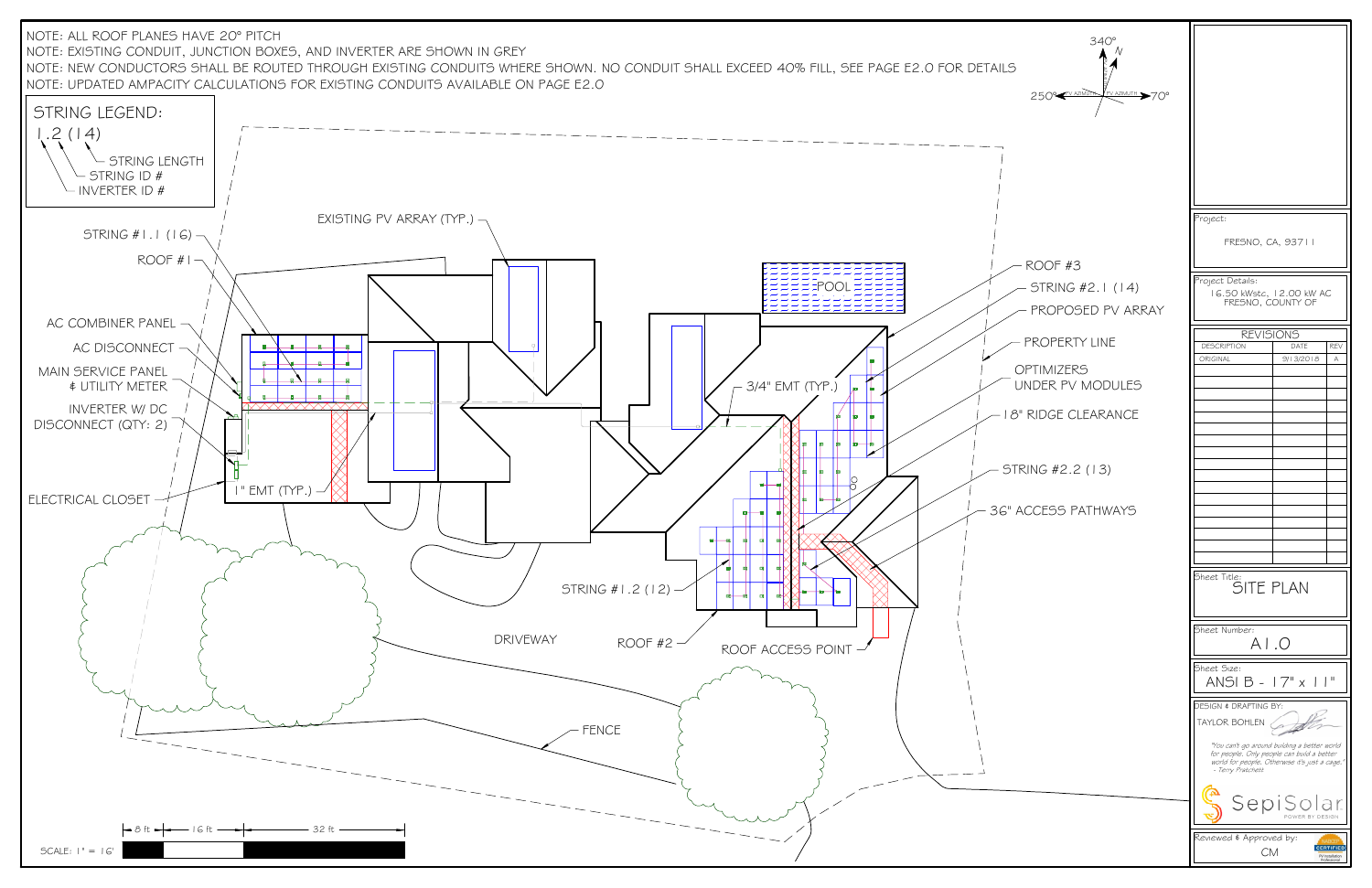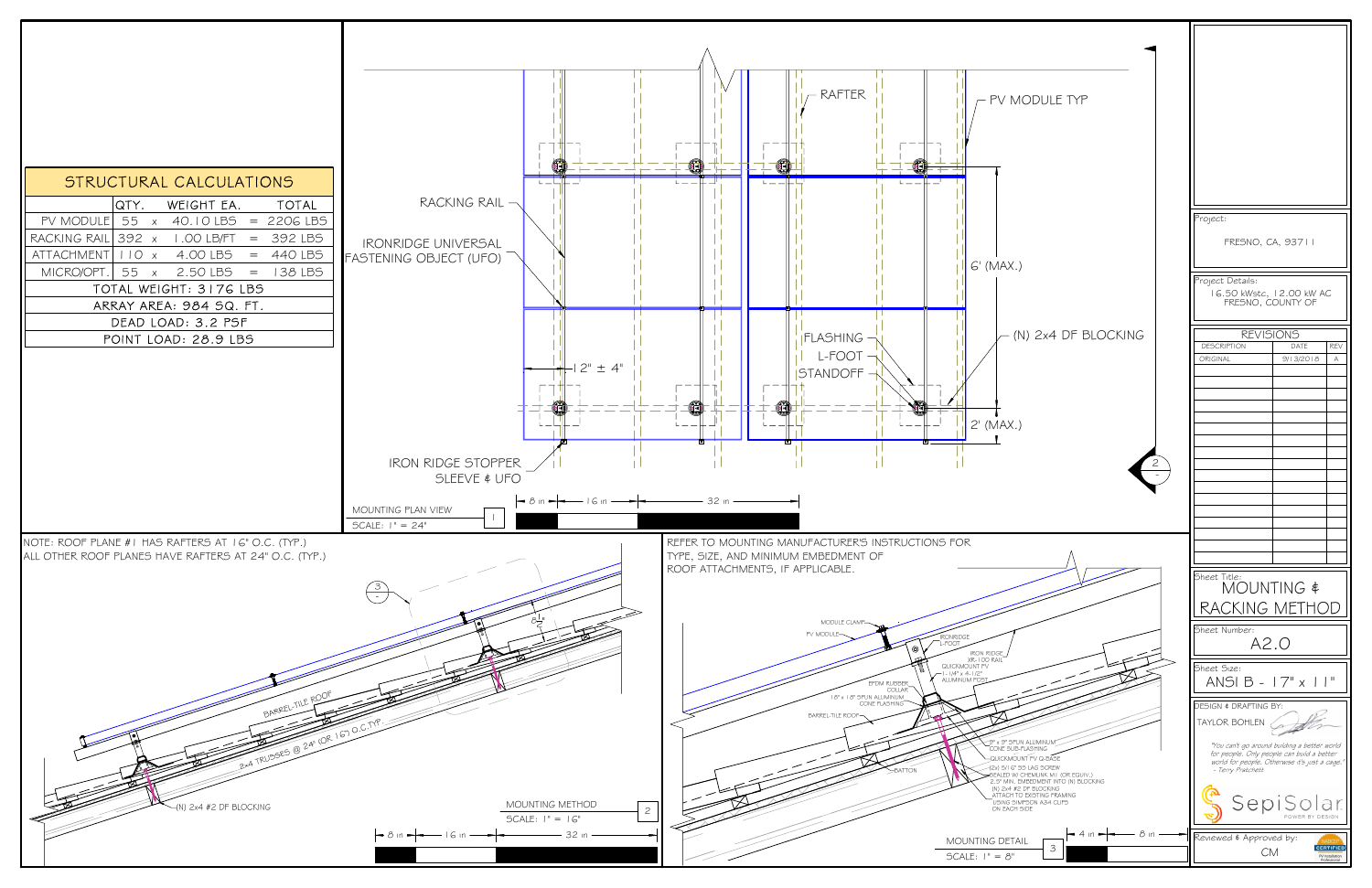| G<br>= GROUND (GREEN)                                                                                                                                                                                                                                                                                                                                                                                                                                                                                                                                                                 | $=$ POSITIVE (RED)<br>= NEGATIVE (BLACK)                                                                                                                                                                                                                                                                                                                                                                                                                          |                                                                                                                                                                                               |  |  |
|---------------------------------------------------------------------------------------------------------------------------------------------------------------------------------------------------------------------------------------------------------------------------------------------------------------------------------------------------------------------------------------------------------------------------------------------------------------------------------------------------------------------------------------------------------------------------------------|-------------------------------------------------------------------------------------------------------------------------------------------------------------------------------------------------------------------------------------------------------------------------------------------------------------------------------------------------------------------------------------------------------------------------------------------------------------------|-----------------------------------------------------------------------------------------------------------------------------------------------------------------------------------------------|--|--|
| <b>Inverter #1 - #2 Specifications</b>                                                                                                                                                                                                                                                                                                                                                                                                                                                                                                                                                |                                                                                                                                                                                                                                                                                                                                                                                                                                                                   |                                                                                                                                                                                               |  |  |
| SolarEdge SE6000H-US [SI1]<br>Model Number:                                                                                                                                                                                                                                                                                                                                                                                                                                                                                                                                           |                                                                                                                                                                                                                                                                                                                                                                                                                                                                   |                                                                                                                                                                                               |  |  |
| 6.00<br>ower Rating (kW AC):                                                                                                                                                                                                                                                                                                                                                                                                                                                                                                                                                          |                                                                                                                                                                                                                                                                                                                                                                                                                                                                   |                                                                                                                                                                                               |  |  |
| 240<br>ominal AC Voltage (V):                                                                                                                                                                                                                                                                                                                                                                                                                                                                                                                                                         |                                                                                                                                                                                                                                                                                                                                                                                                                                                                   |                                                                                                                                                                                               |  |  |
| 25.0<br>ax Output Current (A):                                                                                                                                                                                                                                                                                                                                                                                                                                                                                                                                                        |                                                                                                                                                                                                                                                                                                                                                                                                                                                                   |                                                                                                                                                                                               |  |  |
| 99.0%<br>Weighted Efficiency:                                                                                                                                                                                                                                                                                                                                                                                                                                                                                                                                                         |                                                                                                                                                                                                                                                                                                                                                                                                                                                                   |                                                                                                                                                                                               |  |  |
| Max DC Voltage (V):<br>480                                                                                                                                                                                                                                                                                                                                                                                                                                                                                                                                                            |                                                                                                                                                                                                                                                                                                                                                                                                                                                                   |                                                                                                                                                                                               |  |  |
| 380<br>rating DC Voltage (V):                                                                                                                                                                                                                                                                                                                                                                                                                                                                                                                                                         | $\overline{2}$<br>Inverter Qty:                                                                                                                                                                                                                                                                                                                                                                                                                                   |                                                                                                                                                                                               |  |  |
| TO UTILITY GRID<br>(E) BI-DIRECTIONAL<br>UTILITY METER<br>I-PHASE, 240 V, 400 A<br>$1 - 12$ N<br>(E) BONDING JUMPER<br>PER NEC 250.92(A)(2)                                                                                                                                                                                                                                                                                                                                                                                                                                           |                                                                                                                                                                                                                                                                                                                                                                                                                                                                   | Project:<br>FRESNO, CA, 93711                                                                                                                                                                 |  |  |
| $LI = L2$ N<br>(E) MAIN SERVICE DISCONNECT 'B'<br>200 A, 240 V, 2-P<br>(E) MAIN SERVICE DISCONNECT 'A'<br>200 A, 240 V, 2-P<br>200 A<br>200 A<br>(E) BUS BARS: 200 A                                                                                                                                                                                                                                                                                                                                                                                                                  |                                                                                                                                                                                                                                                                                                                                                                                                                                                                   | Project Details:<br>16.50 kWstc, 12.00 kW AC<br>FRESNO, COUNTY OF                                                                                                                             |  |  |
|                                                                                                                                                                                                                                                                                                                                                                                                                                                                                                                                                                                       |                                                                                                                                                                                                                                                                                                                                                                                                                                                                   | <b>REVISIONS</b>                                                                                                                                                                              |  |  |
|                                                                                                                                                                                                                                                                                                                                                                                                                                                                                                                                                                                       |                                                                                                                                                                                                                                                                                                                                                                                                                                                                   | <b>DESCRIPTION</b><br>DATE<br>REV                                                                                                                                                             |  |  |
| <u>ao como como como com</u><br>(E) MAIN SERVICE PANEL<br>30 A<br>N<br>(E) MAIN BONDING JUMPER<br>PER NEC 250.8 \$250.28<br>(E) BONDING JUMPER<br>PER NEC 250.92(A)(2)<br>JNDING ELECTRODE CONDUCTOR<br>NEC 250.62, 250.64, # 250.66<br><b>GROUNDING ELECTRODE SYSTEM</b><br>PER NEC 250.50<br>PV System Maximum Voltage Calculation per NEC 690.7(A)<br>0 °C<br><b>SAN JOSE INTLAP</b><br>Data Source:<br>mp:<br>°C -<br>Max # of<br>Voc<br>Voc<br>Temperature<br>$+1$ = Correction<br>Correction X<br>x Modules in<br>Corrected Open<br>ord:<br>Voc<br>$\equiv$<br>Factor<br>Factor |                                                                                                                                                                                                                                                                                                                                                                                                                                                                   | ORIGINAL<br>9/13/2018<br>Α<br>Sheet Title:<br><b>ELECTRICAL</b><br><b>DIAGRAM</b>                                                                                                             |  |  |
| Гетр.<br>i °C<br>$+ 1 =$<br>1.080<br>1.080                                                                                                                                                                                                                                                                                                                                                                                                                                                                                                                                            | Circuit Voltage<br>Series<br>40.2<br>1<br>$=$<br>43.4<br><b>VDC</b><br>x<br>X                                                                                                                                                                                                                                                                                                                                                                                     | Sheet Number:                                                                                                                                                                                 |  |  |
| WIRE & CONDUIT SCHEDULE                                                                                                                                                                                                                                                                                                                                                                                                                                                                                                                                                               |                                                                                                                                                                                                                                                                                                                                                                                                                                                                   | E1.0                                                                                                                                                                                          |  |  |
| <b>PHASE CONDUCTOR</b>                                                                                                                                                                                                                                                                                                                                                                                                                                                                                                                                                                | <b>GROUND CONDUCTOR</b><br>EST.                                                                                                                                                                                                                                                                                                                                                                                                                                   | Sheet Size:                                                                                                                                                                                   |  |  |
| QTY, SIZE AND TYPE<br>PER CONDUIT                                                                                                                                                                                                                                                                                                                                                                                                                                                                                                                                                     | QTY, SIZE AND TYPE<br>DIST.<br>PER CONDUIT                                                                                                                                                                                                                                                                                                                                                                                                                        | ANSI B - 17" x 11"                                                                                                                                                                            |  |  |
| 2/STRING  AWG # I O<br>PV-WIRE                                                                                                                                                                                                                                                                                                                                                                                                                                                                                                                                                        | 25<br>AWG #6<br><b>BARE CU</b><br>$\mathbf{I}$                                                                                                                                                                                                                                                                                                                                                                                                                    |                                                                                                                                                                                               |  |  |
| 8<br>THWN-2<br>AWG #10                                                                                                                                                                                                                                                                                                                                                                                                                                                                                                                                                                | 2<br>THWN-2<br>AWG #10<br>100                                                                                                                                                                                                                                                                                                                                                                                                                                     | DESIGN & DRAFTING BY:                                                                                                                                                                         |  |  |
| 3<br>AWG #8<br>THWN-2                                                                                                                                                                                                                                                                                                                                                                                                                                                                                                                                                                 | AWG #8<br>THWN-2<br>$\overline{10}$                                                                                                                                                                                                                                                                                                                                                                                                                               | TAYLOR BOHLEN                                                                                                                                                                                 |  |  |
| 3<br>AWG #6<br>THWN-2<br>ΝG<br><b>CORRECTED AMPACITY CALCULATION</b><br>90 °C<br>CONDUIT<br>DERATED<br>TEMP.<br><b>TY</b><br>CONDUCTOR X DERATE X<br>$=$ CONDUCTOR<br>FILL<br>1ON<br><b>AMPACITY</b><br>AMPACITY<br>DERATE<br>1.00<br>55<br>0.87<br>$\boldsymbol{\mathsf{x}}$<br>$=$<br>x<br>40<br>0.76 x<br>0.70<br>$=$<br>x<br><b>CORRECTED AMPACITY CALCULATION</b><br>DERATED<br>0 °C<br>CONDUIT<br>TEMP.                                                                                                                                                                         | 5<br>AWG #8<br>THWN-2<br><b>AMPACITY CHECK #2</b><br><b>VOLTAGE DROP</b><br>DERATED<br>EST.<br><b>MAX CURRENT</b><br>VOLTAGE<br>< CONDUCTOR<br>ONE-WAY<br>PER 690.8(A)(1)<br><b>DROP</b><br><b>AMPACITY</b><br><b>DISTANCE</b><br>25 ft<br>0.15%<br>47.9 Amps<br>15<br>Amps < 47.9 Amps<br>21.3 Amps<br>15<br>Amps < 21.3 Amps<br>$100$ ft<br>0.56%<br><b>AMPACITY CHECK #2</b><br><b>VOLTAGE DROP</b><br>EST.<br><b>DERATED</b><br><b>MAX CURRENT</b><br>VOLTAGE | "You can't go around building a better world<br>for people. Only people can build a better<br>world for people. Otherwise it's just a cage."<br>- Terry Pratchett<br>Sepis<br>POWER BY DESIGN |  |  |
| UCTOR X<br>$=$ CONDUCTOR<br>FILL<br>x<br>DERATE<br><b>ACITY</b><br>DERATE<br>AMPACITY<br>55<br>0.87<br>1.00<br>47.9 Amps<br>x<br>х<br>75<br>65.3 Amps<br>x<br>0.87<br>1.00<br>x                                                                                                                                                                                                                                                                                                                                                                                                       | < CONDUCTOR<br>ONE-WAY<br>PER 690.8(B)(2)<br><b>DROP</b><br><b>AMPACITY</b><br><b>DISTANCE</b><br>10 ft<br>25.0 Amps<br>47.9 Amps<br>0.36%<br>$\,<$<br>50.0 Amps<br>65.3 Amps<br>5 ft<br>0.13%<br>$\,<$                                                                                                                                                                                                                                                           | Reviewed & Approved by:<br><b>CERTIFIED</b><br><b>CM</b><br>PV Installation<br>Professiona                                                                                                    |  |  |